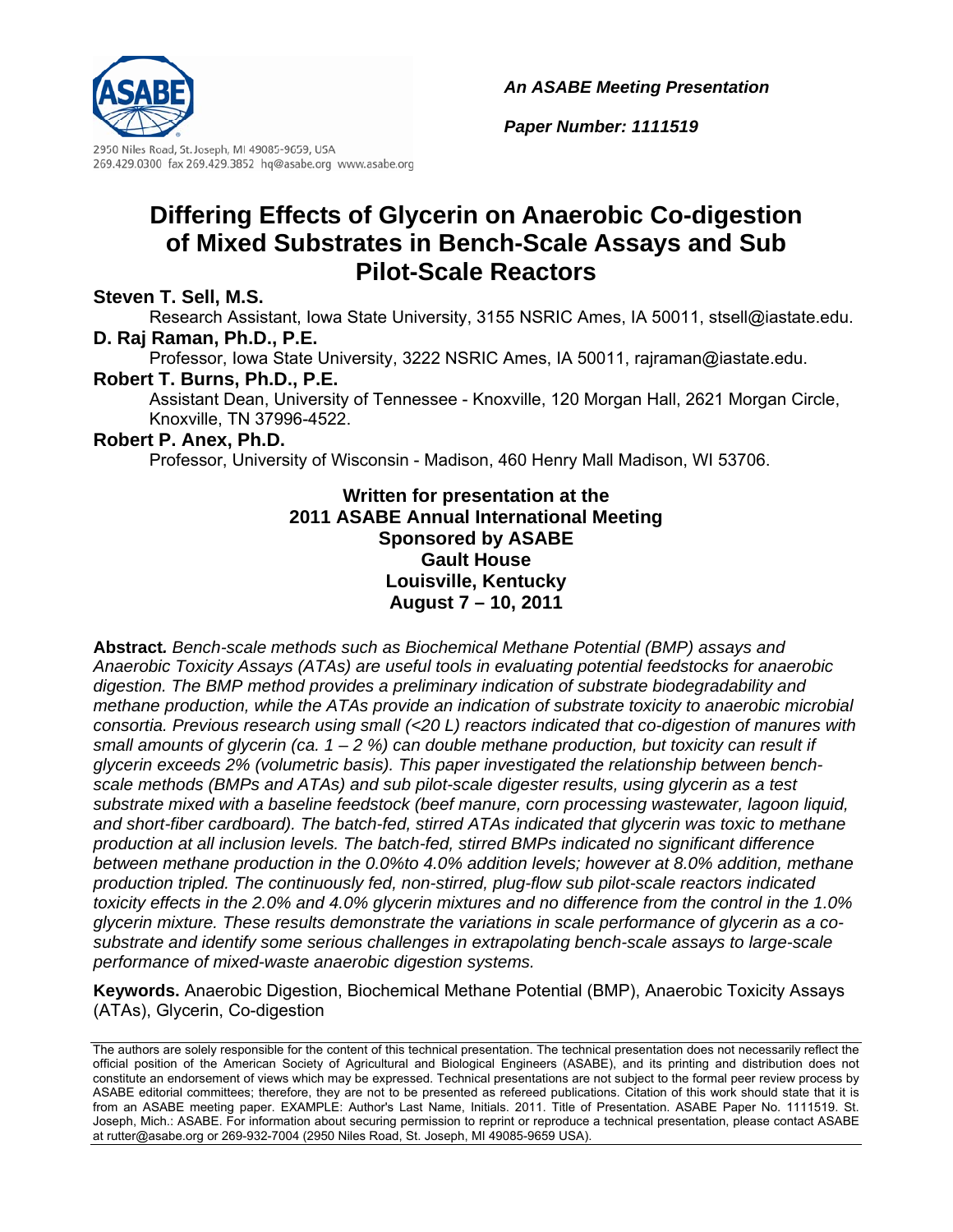## **Introduction**

Co-digestion of animal manure with industrial wastewaters or other sources of biodegradable materials for increased energy production has become popular in recent years (Braun and Wellinger, 2003). Substrates of choice are generally high in chemical oxygen demand (COD), low in toxicity, and low in transportation costs. The rise in production of biodiesel in the upper Midwestern US has led to a glut of glycerin (also known as glycerol) in the region, because glycerin is a byproduct of biodiesel production, making it an attractive potential co-substrate since it is readily digestible and easily stored for long periods of time (Robra et al., 2010). The use of glycerin as a co-substrate and its effects on multiple scales of anaerobic digesters has not been widely reported. Instances that have reported on the use of glycerin found that there is a limiting concentration level (Wohlegmut, 2008; Fountoulakis et al., 2010).

The addition of glycerin to hog manure to boost biogas and methane production was studied by Wohlgemut (2008) to determine the ideal ratio of glycerin to hog manure. Four bench-scale completely stirred tank reactors (CSTRs) with a working volume of 3.5 L, and a hydraulic retention time of 17.5 d were employed. The addition of 1% glycerin doubled the methane and biogas production compared to hog manure without glycerin. At 2% glycerin inclusion, methane and biogas production was the greatest, although a 45-d stabilization period was necessary. The addition of 4% glycerin causes an overloading of COD and failure of the digester (Wohlgemut, 2008). Fountoulakis et al. (2010) focused on the feasibility of co-digesting crude glycerin with sewage sludge in a wastewater treatment plant in both batch and continuous experiments at 35°C. They found that glycerin increased biogas yields if the concentration did not exceed 1% (v/v). Above this concentration, organic overloading was thought to cause inhibition of methanogens due to the rapid degradation of glycerin. The addition of long-chain fatty acids have been reported as anaerobic digestion inhibitors, since they cause a lag period in the production of methane from acetate; however, some pretreatment can help reduce chemical oxygen demand and reduce the inhibitory effects (Hanaki et al., 1981). Siles et al. (2010) studied the co-digestion of pretreated glycerin with wastewater in batch laboratory-scale reactors at 35°C. Siles et al. (2010) only reported on experimental results of a 15% glycerin – 85% wastewater mixture where they found nearly 100% anaerobic biodegradability to be possible after pre-treatment by acidification and electrocoagulation. They acidified the glycerin with phosphoric acid, and centrifuged the acidified material to recover KOH contamination. In doing so COD of the glycerin was reduced and the possibility of a KOH toxicity problem was eliminated (Ma and Hansen, 2002). Robra et al. (2010) evaluated biogas production on mixtures of 5%, 10%, and 15% glycerin by weight co-digested with cattle slurry. This experiment was carried out in 3 L semi continuous CSTR digesters operated in the mesophilic range. Results show an increase of 9.5%, 14.3%, and 14.6% methane contents respectively for the treatments of 5% glycerin, 10% glycerin, and 15% glycerin compared to a control of cattle slurry without glycerin addition. However, only the 5% and 10% glycerin treatments had statistically higher total biogas yields (normalized per gram volatile solids) compared to the control of cattle slurry only. A failure in the heating system during the  $6<sup>th</sup>$  week of operation along with high COD, methanol, and KOH concentrations caused the 15% glycerin mixture to have reduced methane production from which it could not recover (Robra et al., 2010). A similar experiment performed by Chen et al. (2008) used CSTR digesters operated at 35°C using mixtures of 100% glycerin, 60% glycerin/40% cattle manure, 45% glycerin/55% cattle manure, and 100% cattle manure on volatile solids (VS) basis. The result was an increase in biogas and methane yields as well as reduction in effluent VS due to greater treatment efficiency for increasing glycerin addition to dairy manure (Chen et al., 2008).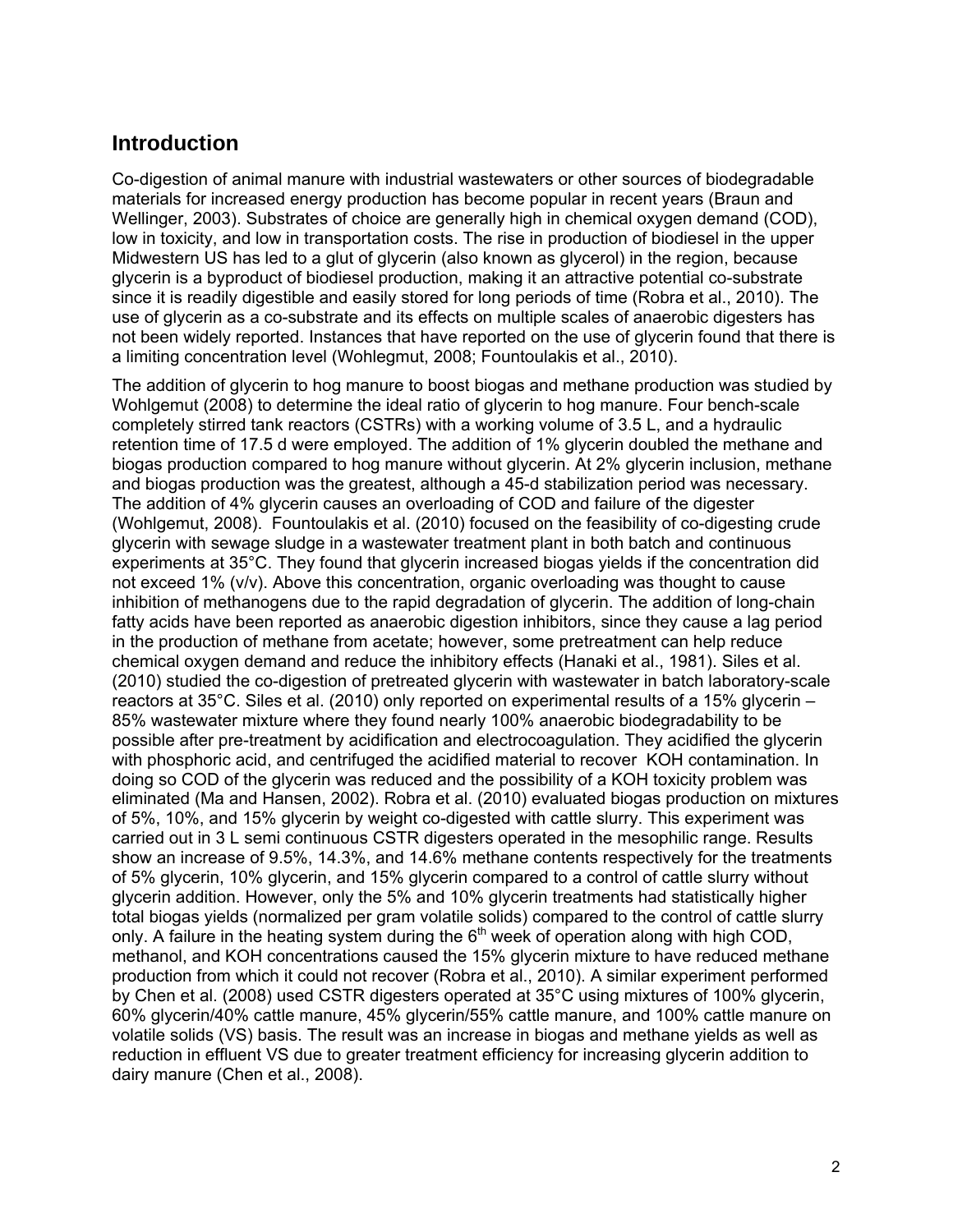Each of the preceding article results shows a lack of consistency in establishing the correct ratio for glycerin addition as a co-substrate. Our work attempts to use ATAs and BMPs as tools for estimating the methane production of three sub pilot-scale reactors subjected to different glycerin inclusion amounts (1%, 2%, and 4% by volume). The ATAs were developed to evaluate potential substrate toxicity at a bench-scale prior to inclusion in a larger-scale anaerobic system. It was hypothesized that a glycerin ATA would provide information regarding a cutoff point to which glycerin can be added without overloading and causing methane suppression. This information could then be combined with BMP data for different glycerin and co-substrate mixtures to predict the performance of the sub pilot-scale reactors.

# **Materials and Methods**

## *Substrates*

Manure was obtained directly from confined concrete beef cattle feedlot pens (open and covered) in eastern Iowa, from a facility where corn stover was the primary bedding material. At the time of collection, the manure's age was estimated at  $2 - 3$  d, and the manure was selected from areas with minimal bedding mixed in. We also collected wet mill corn processing wastewater and crude glycerin from a soybean & animal lard biodiesel manufacturing facility; both were collected within 1 d of delivery to the farm. Cardboard fibers too short for production for a cardboard box manufacturing facility were collected within 5 d of delivery to the farm. Lagoon liquid was collected using a dipper on the side opposite to the influent pipe for maximum lagoon treatment effects. The lagoon received beef manure feedlot runoff water and separated digester effluent. All samples were stored at 4˚C and were analyzed within one week of collection. Sell et al. (2010) developed a mixture from these substrates to meet criteria including the use of all available manure, keeping total solids below 15% to facilitate pumping, maintaining pH between 6.5 and 8.2 for microbial ecology, providing high COD concentrations to maximize methane production, and achieving low ammonia to avoid toxicity (Speece, 1996).

## *Laboratory Methods*

Substrates and mixtures were characterized for total solids (TS), volatile solids (VS), ammonia, alkalinity, and pH by the Iowa State University Agricultural Waste Management Laboratory. The TS and VS concentrations were measured using standard methods 2540 B and 2540 E, respectively. The pH measurements were taken with an Accumet Basic AB15 Plus pH meter and Accumet 13-620-285 pH probe. The chemical oxygen demand (COD) values were measured using Hach DR/890 Colorimeter Procedures Manual, Method 8000 and vials for COD 0-1500 ppm. Ammonia concentrations were measured using standard methods  $4500\text{-}NH_{3}$ -B Preliminary Distillation Step and 4500-NH3-C Titrimetric Method with 0.1-N HCl as the titrant instead of sulfuric acid. Alkalinity was measured using standard methods 2320 B with 0.1-N HCl as the titrant (Standard Methods, 1995).

### *BMPs*

A BMP assay was performed in triplicate for each of the individual substrates and mixtures using a modified version of the International Standard ISO 11734:1995(E) per Moody et al. (2011b). Laboratory TS, VS, and COD results were used to calculate the sample size needed for a 250-mL BMP assay bottle. Sample sizes were calculated with a target of 125 mL CH<sub>4</sub> produced during a 30-d period, assuming 70% of COD converted to  $CH_4$ , and 395 mL CH<sub>4</sub>/g COD reduced (Speece, 1996). This approach yielded average daily biogas volumes that were in a readily measurable range. The BMP reactors were seeded with an inoculum from a 60-L,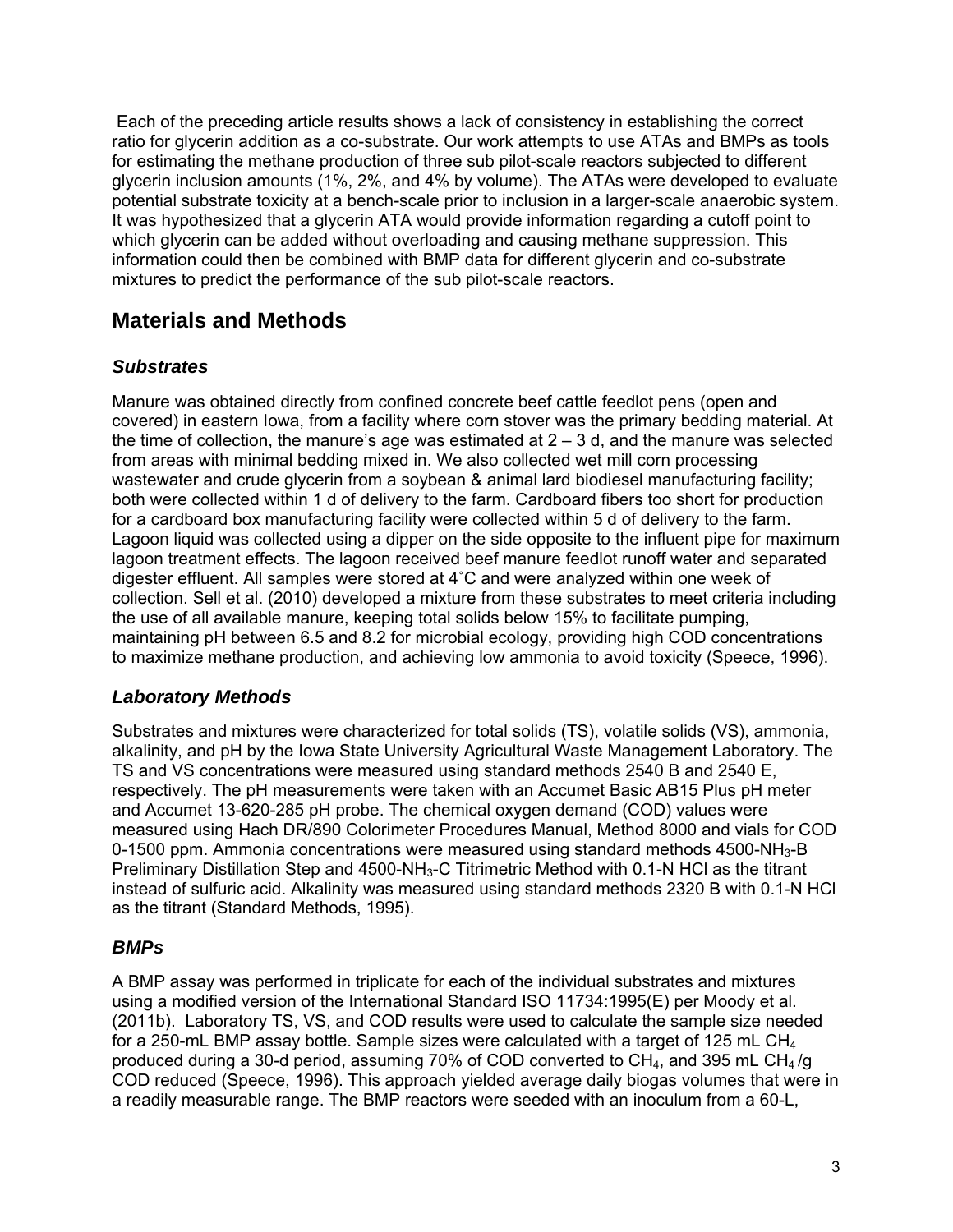mesophilic (35°C), continuously stirred anaerobic reactor that was fed a mixture of high-protein dog food and nutrient medium (Moody et al. 2011b). The BMP reactors were also seeded with nutrient medium containing supplemental inorganic nutrients and alkalinity (Speece, 1996). Inoculum was added for a 2:1 mass ratio between substrate and inoculum VS. Assay bottles were purged with 70% nitrogen and 30% carbon dioxide gas at  $\sim 0.5$  L min<sup>-1</sup> for 5 min. Bottles were then capped with septa and zip tied, and incubated at 35°C on an orbital shaker at 150 rpm. Biogas production was measured daily by inserting a glass syringe into the septum and allowing the biogas pressure to displace the wetted barrel of the syringe. The volume was recorded, and the biogas was injected into an infrared gas analyzer (NDIR-CH<sub>4</sub> Gasanalyzer, University Kiel, Germany) to obtain the methane content (Bishop et al., 2009). A blank that included the inoculum source but no substrate was run so that each BMP could be corrected for the methane created by the inoculum source.

## *ATAs*

The ATA methodology used at the Iowa State University Agricultural Waste Management Laboratory (ISU AWML) was a modified version of the method performed by Owen et al. (1979) and the International Standard ISO 13641-1 (2003) per Moody et al. (2011a). Aliquots of anaerobic inoculum and an easily degraded standard feedstock were assayed alone (for a fed control) and in combination with a range of eight potential toxicant inclusion rates. The inoculum source was the same as noted in the BMP method. Once materials were combined in the serum bottles, each bottle was purged with a 70% nitrogen and 30% carbon dioxide gas at  $\sim$ 0.5 L min<sup>-1</sup> for 5 min. Bottles were then capped with septa and zip tied, and incubated at 35°C on an orbital shaker at 150 rpm. Biogas production was measured every 24 h over for up to 5 d or until gas production ceased by inserting a glass syringe into the septum and allowing the biogas pressure to displace the wetted barrel of the syringe. The volume was recorded, and the biogas was injected into an infrared gas analyzer (NDIR-CH $_4$  Gasanalyzer, University Kiel, Germany) to obtain the methane content (Bishop et al., 2009). Results were used to calculate the percent inhibition of methane production for each substrate inclusion rate. Results are reported on a cumulative methane production over a 5 d period or until methane production has ceased as well as on an inclusion verse inhibition basis. In the inclusion verse inhibition display a negative inhibition percentage indicates that a substrate is non-toxic and a positive inhibition indicates signs of toxicity.

### *Sub Pilot-Scale Reactors*

Sub pilot-scale anaerobic digestion reactors were constructed out of 19.1-mm thick high density polyethylene (HDPE) piping with an inside diameter of 28.5cm. The HDPE pipes were cut to a length of 2.59 m and circular HDPE flanges were extrusion welded on the ends. Schedule 80 polyvinyl chloride (PVC) fittings were attached as shown in Figure 1.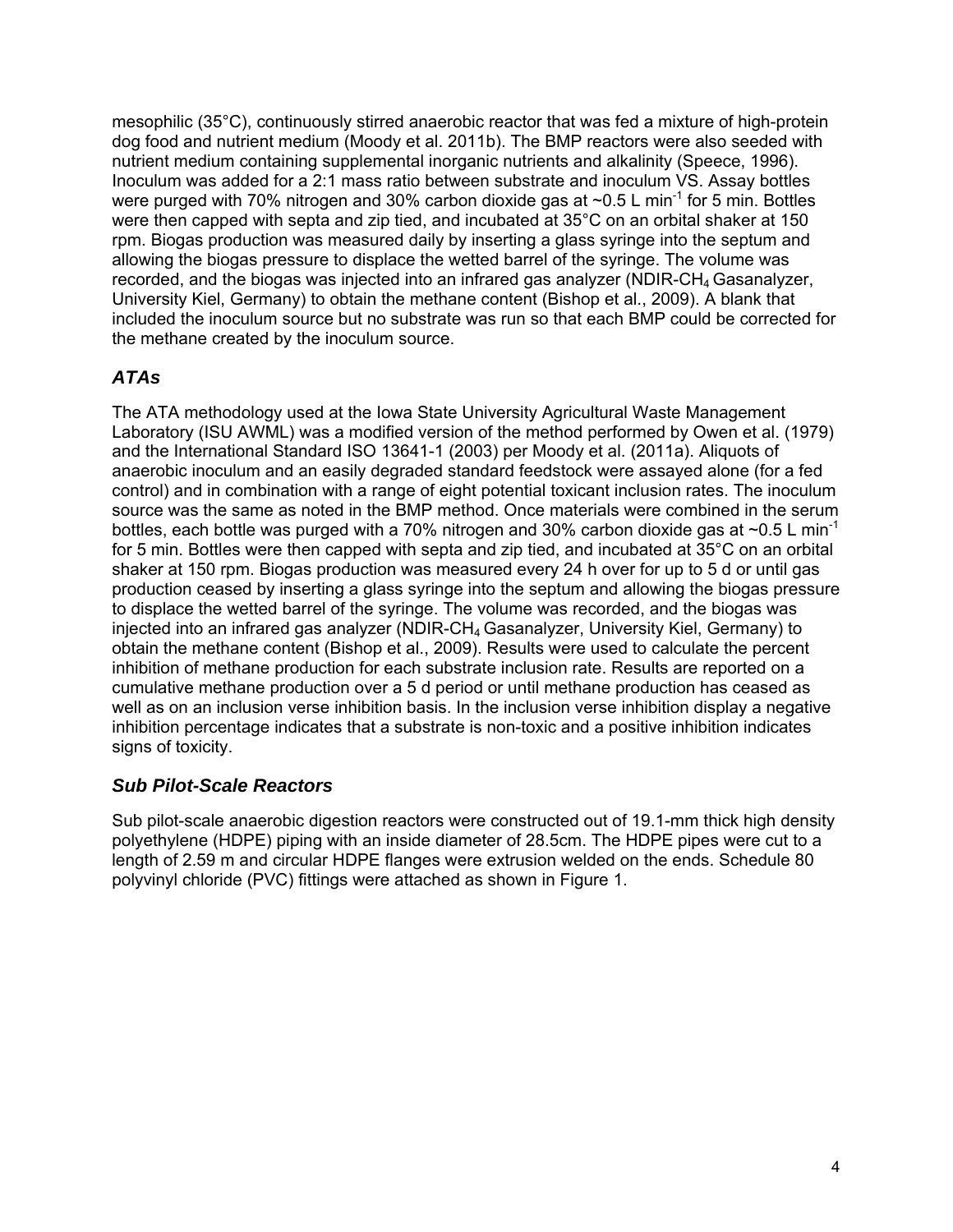

**Figure 1. Photo of sub pilot-scale anaerobic digesters. Two of three sub pilot-scale 100-L, plugflow anaerobic digesters. Reactors are aligned with flow counter to each other in this picture. Flow enters at stand pipes and exits through other side. Heat trace is wrapped around each reactor and covered with plastic bubble wrap insulation with a foil backing. Not shown is continuous temperature control is via a PC running LabView and continuous biogas monitoring via inverted tipping-bucket gas meters.** 

Self-regulating heater cable (Nelson Heat Trace; HLT15-J; Tulsa, Oklahoma) was wrapped around the exterior of each digestion tube and connected to a 120 V wall outlet. Plastic bubble wrap insulation with a foil backing was wrapped around the pipe to reduce heat losses from the reactor. Two type-T thermocouples were placed in the reactor at the axial center, one at the radial cross sectional center of the pipe and the other about 50.8 mm from the internal surface so that both would be submerged in the digestate (see Figure 2).



**Figure 2. Preliminary design drawing (side view) for sub pilot-scale anaerobic digesters. Side view design drawing for sub pilot-scale anaerobic digesters. This diagram depicts the polyvinyl chloride (PVC) inlet and outlets, high density polyethylene (HDPE) digester chamber, copper thermocouple port, plastic gas production port, and heat trace.** 

The temperature was collected and managed using LabView software (National Instruments) through a personal measurement device (PMD) connected to a PC. The program was set up in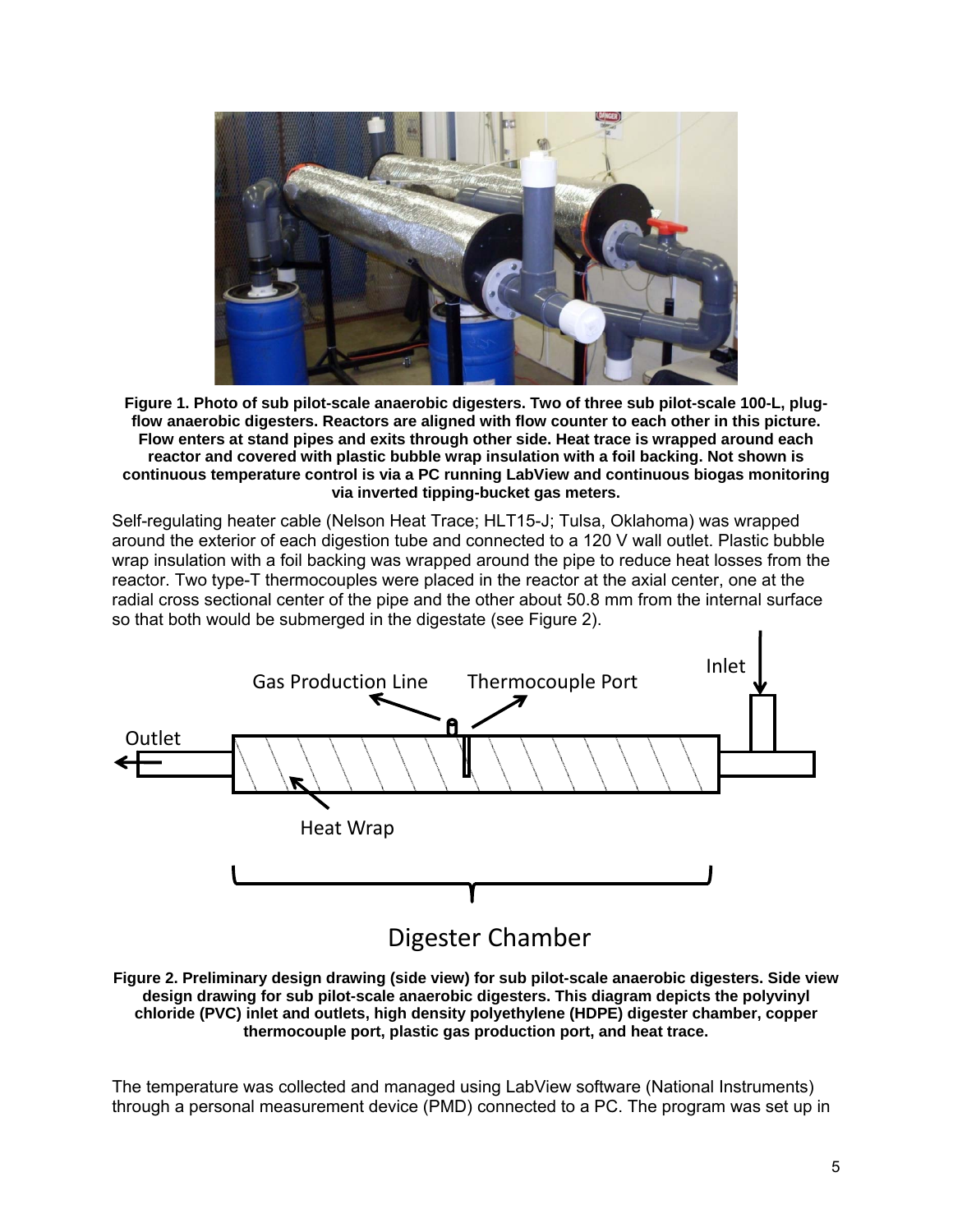a manner to control the temperature of each reactor at 35° C. A 6.35-mm gas port was installed on top of the pipe at the axial center of the digester body and was connected to an inverted tipping-bucket gas meter submerged in water. Each sub pilot-scale digester had a calibrated tipping-bucket gas meter that recorded gas production amounts using a magnetic reed switch via the LabView program. Methane content was determined using 1-L Tedlar bag samples that were measured using an infrared gas analyzer (NDIR-CH4 Gasanalyzer, University Kiel, Germany). Prior to experimentation with glycerin as a potential toxicant, each digester was stabilized for 5 hydraulic retention times HRTs on the 22% beef manure, 16% corn processing wastewater, 14% short-fiber cardboard, and 48% lagoon liquid mixture as described by Sell et al. (2011). Each digester was manually fed in a semi-batch mode (twice per week) so that a 21 d HRT was maintained. All mixture components excluding glycerin were mixed every two weeks and stored at 4˚C until ready for feeding. Glycerin was stored in sealed containers held at room temperature (22˚C) and heated to ~35˚C prior to mixing with feedstock using a microwave oven. This was done to increase viscosity and solubility for stirring prior to batch feeding.

#### **Results**

#### **Individual substrate characteristics results are shown in**

#### **Table 1. Liquid samples were generally consistent, while solid materials had high variations in some measured variables from week to week (e.g., 15 – 30% TS in manure samples). Subsample results listed in**

Table 1 reflect an average of stockpiles, and we used representative samples for the ATA and BMP assays.

| Substrate                   | <b>TS</b>  | VS         | pH                       | COD                       | Ammonia          | Alkalinity               | <b>BMP</b>                |
|-----------------------------|------------|------------|--------------------------|---------------------------|------------------|--------------------------|---------------------------|
|                             | $(\% )$    | $(\% )$    |                          | $(mg/L \text{ or } mg/g)$ | (mg $NH_3-N/L$ ) | (mg $CaCO3/L$ )          | (mL $CH4/q$<br>substrate) |
| Off-Site Co-Substrates      |            |            |                          |                           |                  |                          |                           |
| Corn Processing Wastewater  | 8.3(0.05)  | 7.6(0.05)  | 4.02                     | 107,600(4,500)            | 260(10)          | 0                        | 20.2(3.2)                 |
| Short-Fiber Cardboard Waste | 49.0(0.32) | 39.4(0.19) | $\overline{\phantom{a}}$ | 406(61)                   | 400(80)          | 7,900(370)               | 82.0(6.2)                 |
| Glycerin                    | 49.7(0.11) | 43.6(0.11) | $\mathbf{I}^1$           | >1,000,000                | $^{2}$           | $\overline{\phantom{0}}$ | 23.6(8.8)                 |
| <b>On-Site Materials</b>    |            |            |                          |                           |                  |                          |                           |
| Lagoon Liguid               | 1.3(0.04)  | 0.9(0.03)  | 7.06                     | 22,500(1,250)             | 2,900(200)       | 8,560(400)               | 3.2(0.3)                  |
| Raw Manure                  | 17.0(0.50) | 14.0(0.81) | 6.60                     | 156(28)                   | 1,980(280)       | 6,000(330)               | 14.2(2.6)                 |

#### **Table 1. Characteristics of Selected Substrates.**

\*COD reported in mg/L. Values in parenthesis are standard deviations.

<sup>1</sup>pH and Alkalinity could not be accurately measure since glycerin stuck to pH probe and skewed readings.

 $2$ Ammonia could not be measured on glycerin due to clogging and sticking of the distiller.

Figure 3 shows the results of the ATA performed on glycerin. It was expected that low glycerin inclusion rates would not cause overloading and would mimic or perhaps exceed the performance of the control. However, at all inclusion rates down to 0.5%, glycerin appeared to suppress methane production. The most likely cause was rapid hydrolysis and acidogenesis occurring from the glycerin and standard feedstock (sugar) which, in turn, dropped pH lower than the methanogens could overcome due to low alkalinity.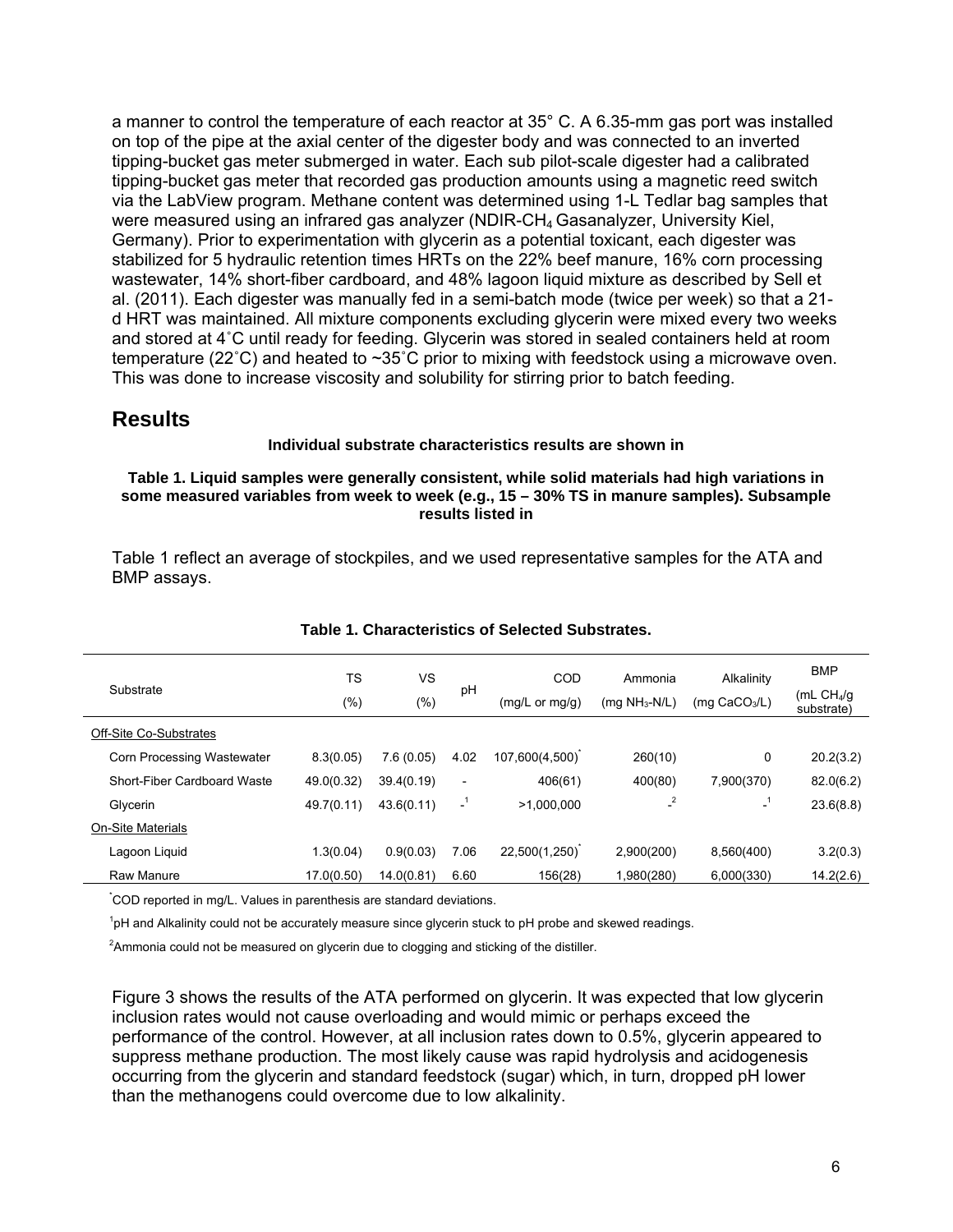

**Figure 3. Glycerin ATA. This ATA was performed at various glycerin inclusion rates as noted in the legend. The control did not contain glycerin and represents the minimum slope for zero methane suppression.** 

Since the ATA did not provide any information how glycerin would perform when mixed with the baseline feedstock (48% lagoon liquid, 22% beef manure, 16% corn processing waste water, and 14% short fiber cardboard), a series of BMPs were performed with the mixed feedstock plus glycerin (see Figure 4). Glycerin was mixed into the baseline feedstock at inclusion percentages of 0.5%, 1%, 2%, 4%, 8%, 15%, 25%, and 35%. For calculation and comparison purposes 7 mL of each mixture was placed into each 200 mL BMP, thus reducing each glycerin BMP inclusion percentage to 0.0175%, 0.035%, 0.07%, 0.14%, 0.28%, 0.525%, 0.875%, 1.225%. For comparison BMPs containing only the 7 mL baseline feedstock, 7 mL of glycerin (3.5% BMP glycerin inclusion rate), and 3.5 mL glycerin/3.5 mL deionized water (1.75% BMP glycerin inclusion rate) were also performed.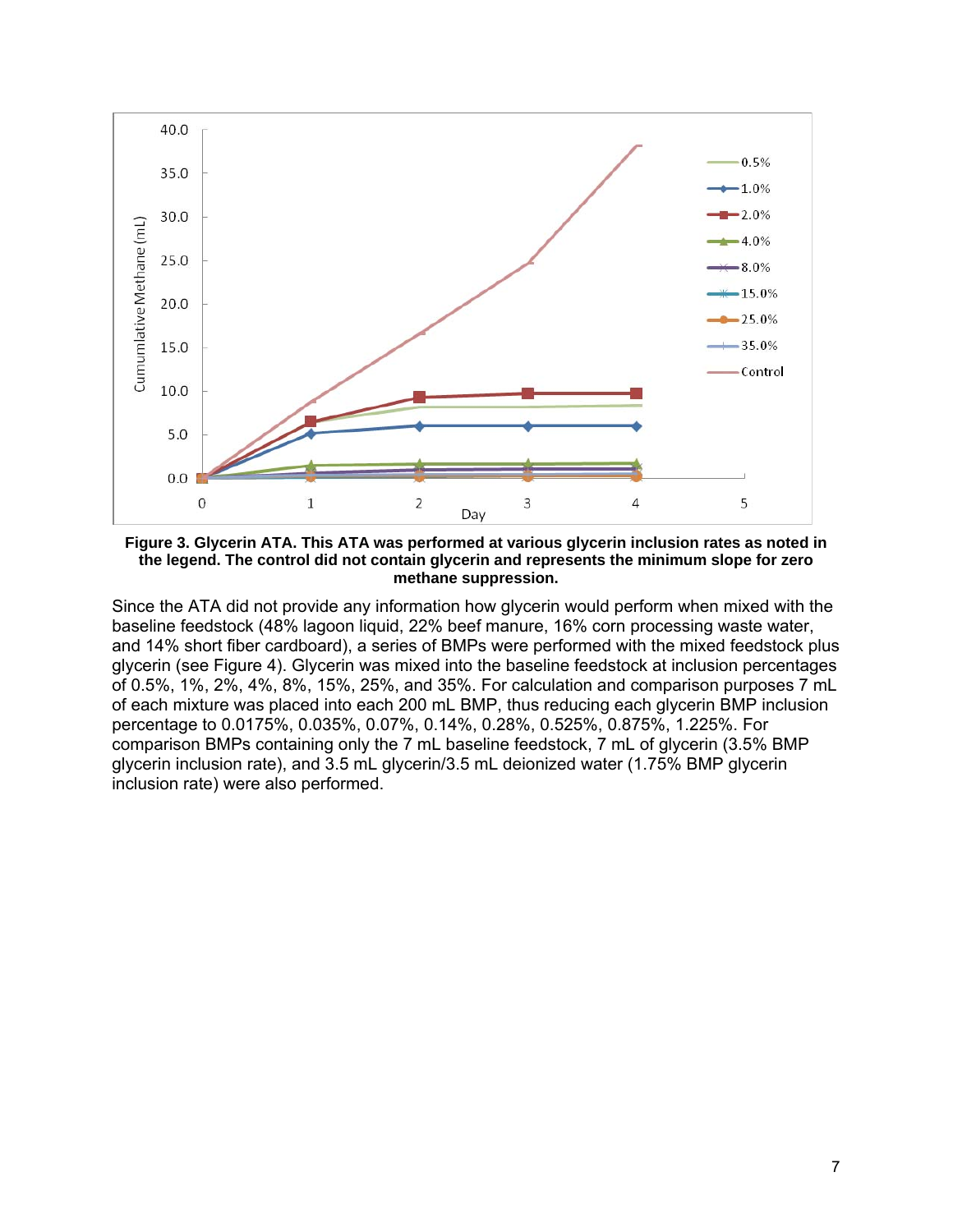

#### **Figure 4. BMP baseline feedstock and glycerin inclusion effects on methane production. This plot compares the BMP glycerin inclusion percentage with the cumulative methane produced per amount of substrate loaded on a mL of methane per mL of substrate basis. Error bars depict one standard deviation of the mean.**

The BMP results indicate that there were not significant differences for the addition of glycerin to the addition of the baseline feedstock for glycerin mixture inclusion rates of 0.5% to 4% (BMP inclusion rates of 0.0175% to 0.14%). However, upon increasing the glycerin mixture inclusion rate to 8% (0.28% BMP inclusion rate), the methane production more than tripled. The alkalinity provided by the baseline mixture appears to allow for higher methane production as seen by the lower results for the 3.5 mL glycerin/3.5 mL deionized water (1.75% BMP glycerin inclusion rate) and 7 mL glycerin mixtures (3.5% BMP glycerin inclusion rate).

Figure 5 shows the cumulative daily methane production for each mixture of baseline feedstock and glycerin. Since 7 mL of each mixture was used in each BMP, the comparison of cumulative methane can be made without a correction factor. The first 10 d show rapid methane production for glycerin mixture inclusion rates between 8% and 35% (0.28% to 1.225% BMP inclusion rates) and the methane production is significantly different than the control (baseline feedstock) after the first 5 d. Since the glycerin mixture inclusion rates of 0.5% to 4% (BMP inclusion rates of 0.0175% to 0.14%) do are not significantly different than the control (baseline feedstock), there is a breakpoint between the 4% and 8% glycerin mixture inclusion rates that cause such drastic changes in methane production. The most likely cause is a balance between the amount of carbon or chemical oxygen demand loaded and the alkalinity present to withstand rapid hydrolysis and acidogenesis such that the methanogenic activity was not suppressed. Since these results do not take into account the act of continuous feeding, the sub pilot-scale reactors were performed as a means of comparison.

The daily methane production results for three sub pilot-scale reactors are shown in Figure 6. Results are shown in L of methane produced per d for three hydraulic retention times prior to the addition of glycerin and for three hydraulic retention times after the addition of glycerin. Prior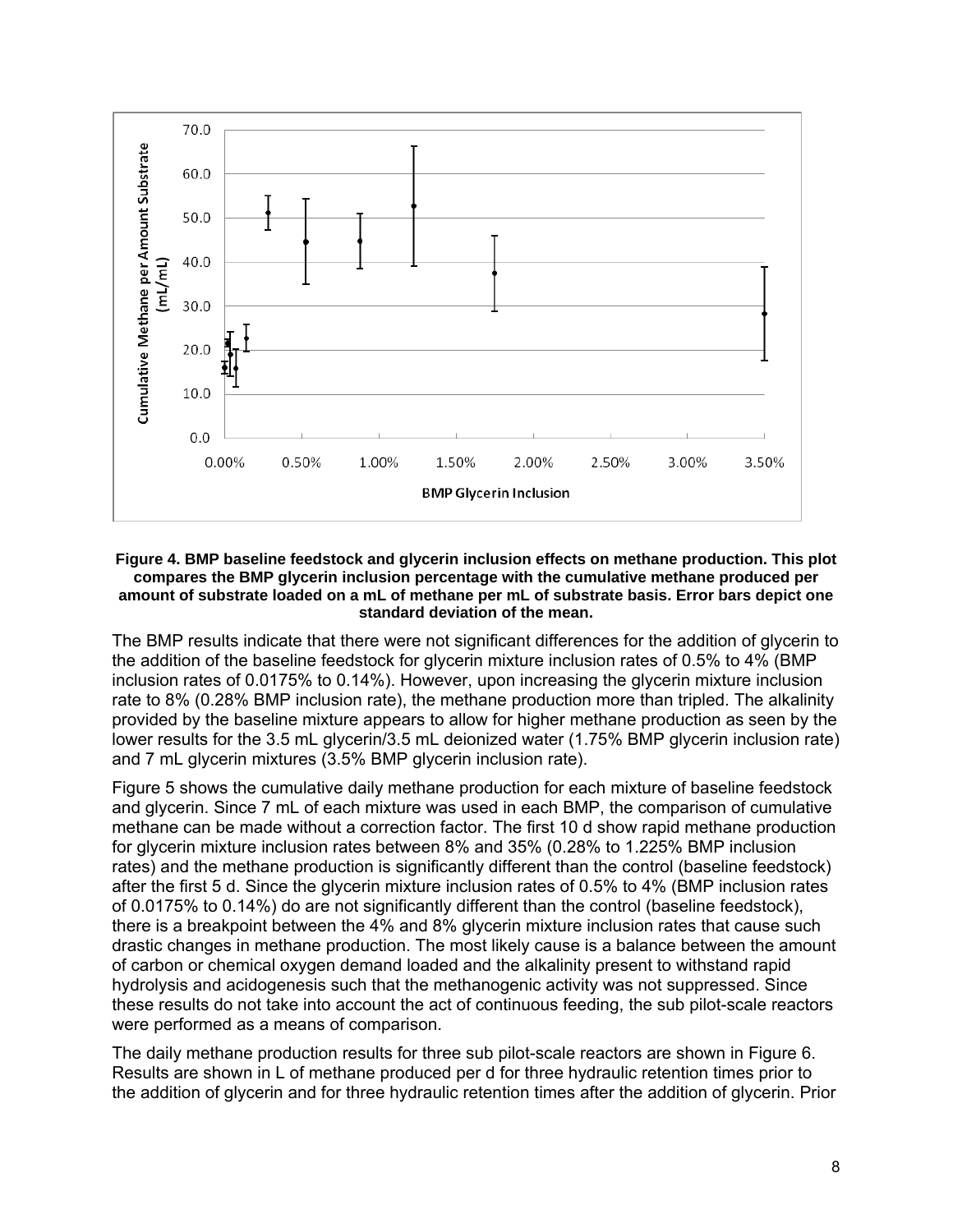to the addition of glycerin, sub pilot-scale reactors were operated on the baseline feedstock for over seven hydraulic retention times as noted by Sell et al. (2011). The pre glycerin addition methane production was somewhat sporadic but after the addition of glycerin, each digester separated. At 4% glycerin inclusion, the largest drop in methane production was noticed.







**Figure 6. Sub pilot-scale daily methane production for glycerin mixtures. Daily methane production results are shown for three hydraulic retention times prior to glycerin addition and three hydraulic retention times with glycerin addition. One hydraulic retention time is equal to 21**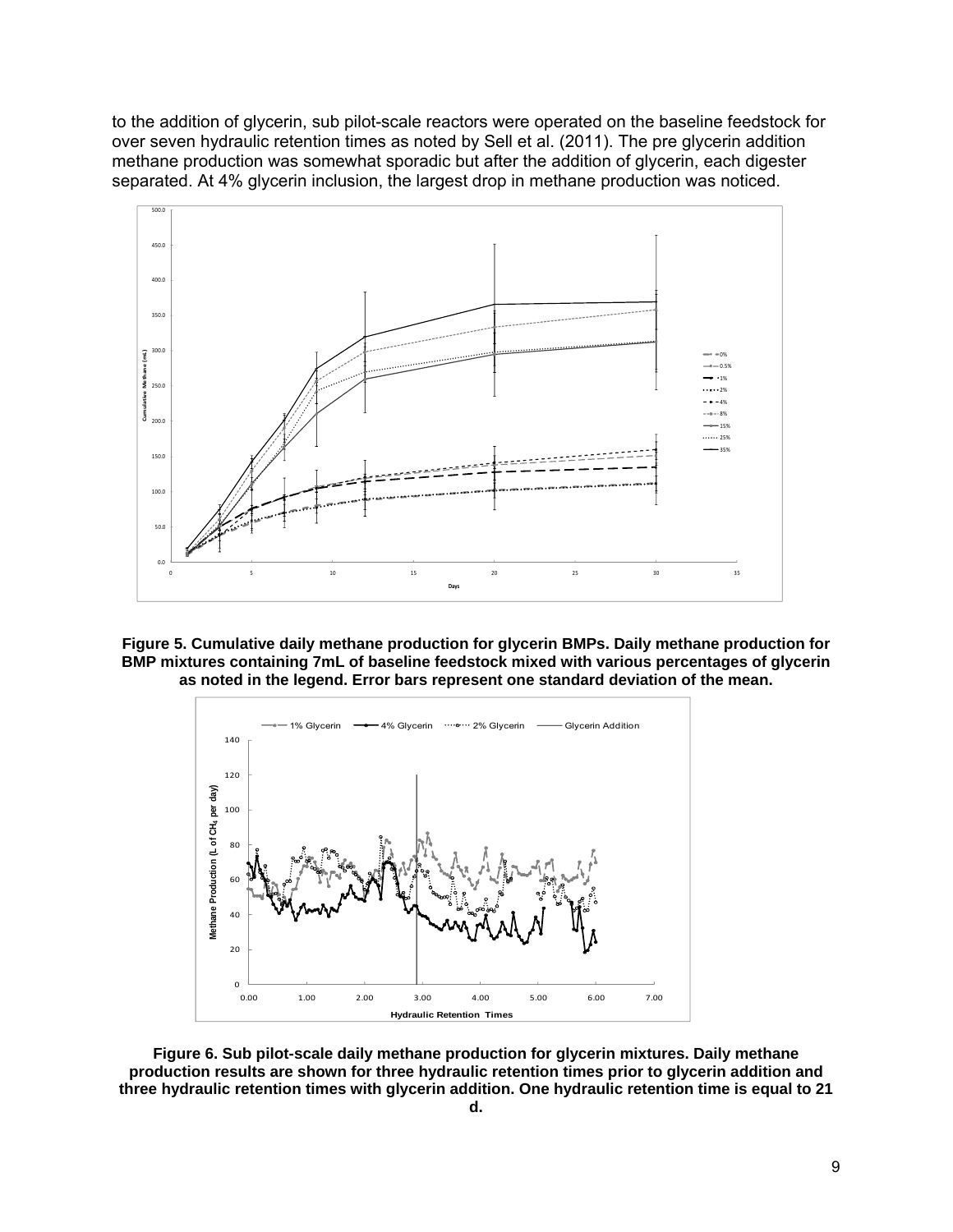Since the information in Figure 6 can be somewhat cloudy in interpreting the effect of glycerin addition on methane production, a bar graph depicting the average control (baseline feedstock) versus each average glycerin methane production is shown below in Figure 7. This graph shows that there were no significant changes during glycerin addition at 1% and 2%; however, at 4% the reduction in methane production is quite significant. There is a visible trend towards lower methane production with an increase in glycerin inclusion percentage.



**Figure 7. Bar graph of average glycerin methane production compared to control. This glycerin addition bars in this graph were formed using the average daily methane production for three hydraulic retention times of glycerin mixture operation. The control (or baseline feedstock) bar was formed using the average methane production for of all three sub pilot-scale reactors during the three hydraulic retention times prior to glycerin addition. Error bars represent one standard deviation of the mean. Similar letters represent treatments not significantly different from each other at a p-value = 0.05.** 

Although the sub pilot-scale results do not explicitly match those of the BMP or ATA, they do exhibit some similarities. For instance, there does appear to be a toxicity effect from the overloading of glycerin as noted in the sub pilot-scale reactor loaded at 4% glycerin. There also seem to be little no significant changes in low glycerin addition amounts most likely due to the high alkalinity and buffering capacity of the baseline feedstock. It should be noted that the plug flow nature of the sub pilot-scale reactors was susceptible to short circuiting and perhaps settling of solids and more dense glycerin, resulting in poor contact between the glycerin feedstock and the entire microbial population in the digester.

# **Conclusion**

The use of ATAs and BMPs for selection of AD co-substrates and mixtures is a very critical first analysis tool. However, pilot scale studies are very beneficial in analyzing long term performance without the high risk of full-scale failure especially when selecting critical points of substrate addition. This is very important in the digestion of glycerin since it can double or even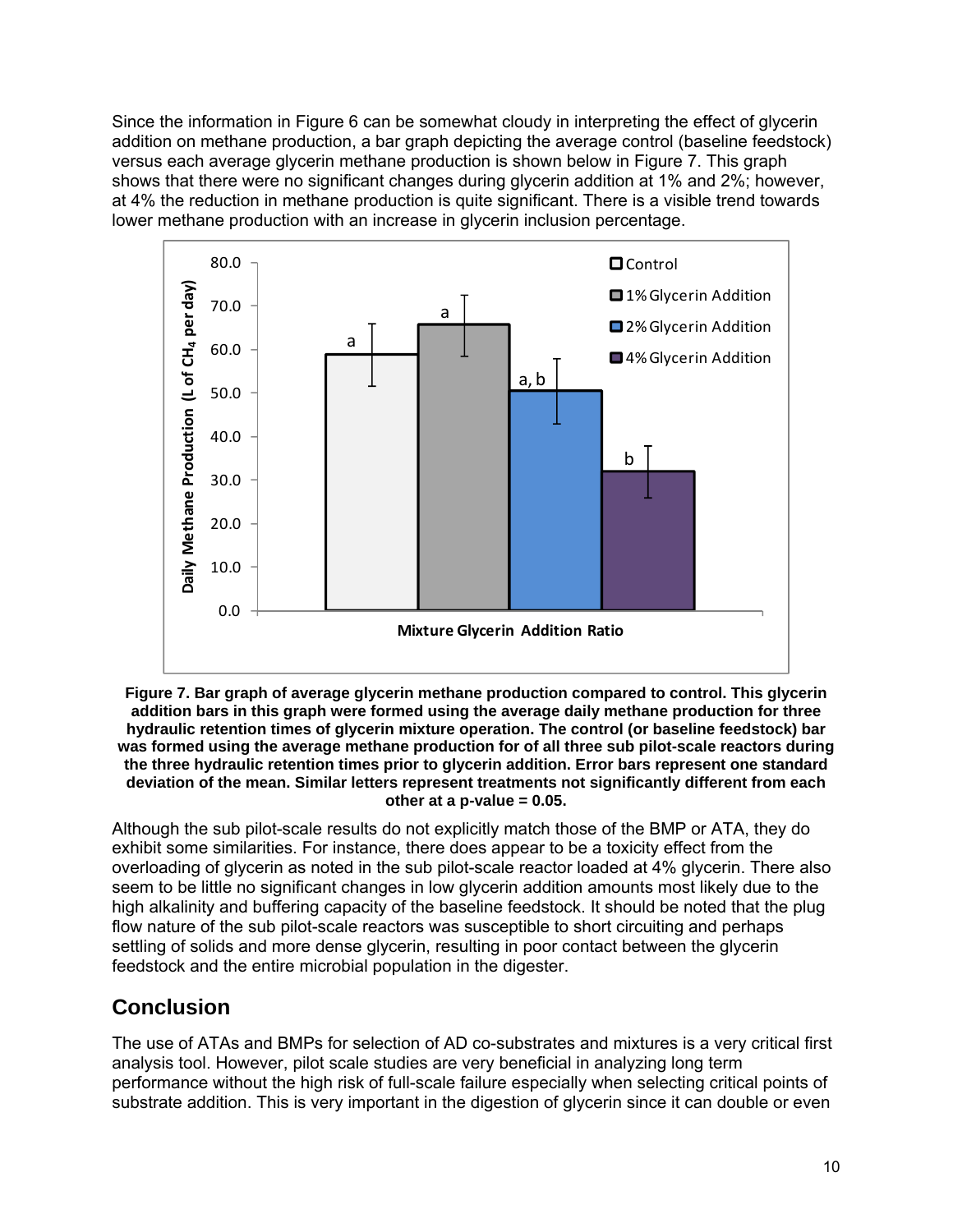triple methane production when combined in the right ratio but can be toxic if not combine with proper alkalinity and buffering capacity. This paper demonstrated an ATA that was performed with glycerin inclusion rates of 0.5%, 1.0%, 2.0%, 4.0%, 8.0%, 15%, 25%, and 35% by volume. A set of BMPs was also performed where a baseline mixture was combined with glycerin such that glycerin was 0.0%, 0.5%, 1.0%, 2.0%, 4.0%, 8.0%, 15%, 25%, and 35% of the combined mixture by volume. Control BMPs of 100% glycerin and 50% glycerin/50% DI water by volume were also performed. Three 100-L sub pilot-scale anaerobic digesters were operated at a 21-d hydraulic retention time (HRT) and were each fed in a semi-continuous manner twice weekly (6 loadings per HRT). Each digester was fed a combination of the mixture selected in paper one with a different amount of glycerin (1%, 2%, 4% by volume). The results of the batch-fed, stirred ATA indicate that glycerin was toxic to methane production at all inclusion levels. The batch-fed, stirred BMP indicated that there was no significant difference between methane production of the 0.0%, 0.5%, 1.0%, 2.0%, and 4.0% mixture combinations; however at 8.0% a triple in methane production was noticed. The continuously fed, non-stirred, plug-flow sub pilotscale reactors indicated toxicity effects in the 2.0% and 4.0% glycerin mixtures and no difference from the control in the 1.0% glycerin mixture. These results demonstrate the variations in scale performance of glycerin as a co-substrate and identify some serious challenges in extrapolating bench-scale assays to large-scale performance of mixed-waste anaerobic digestion systems. Further study of mixing effects on glycerin inclusion rates is needed to indentify correct loading rates.

## **References**

- Braun, R. and A. Wellinger. 2003. Potential of co-digestion. IEA Bioenergy. Task 37 Energy from biogas and landfill gas. Available Online: http://www.iea biogas.net/\_download/publi task37/Potential%20of%20Codigestion%20short%20Brosch221203.pdf
- Chen, X., R.T. Romano, R. Zhang, H.S. Kim. 2008. Anaerobic co-digestion of dairy manure and glycerin. In proceedings of 2008 American Society of Agricultural and Biological Engineering Annual International Meeting. Providence, Rhode Island.
- Fountoulakis, M.S., I. Petousi, T. Manios. 2010. Co-digestion of sewage sludge with glycerol to boost biogas production. *Waste Management.* 30(10) 1849-1853.
- Hanaki, K., M. O'Nagase, T. Matsuo. 1981. Mechanism of inhibition cause by long-chain fatty acids in anaerobic digestion process. *Biotechnol. Bioeng.* 23(7) 1591-1610.
- ISO. 1995. Water quality evaluation of the "ultimate" anaerobic biodegradability of organic compounds in digested sludge – method by measurement of biogas production. International Standard Organization 11734: Genève, Switzerland.
- ISO. 2003. Water quality determination of inhibition of gas production of anaerobic bacteria Part 1: General test. International Standard Organization 13641-1.: Genève, Switzerland.
- Ma, Y., C. Hansen. Study of anaerobic toxicity assay and cation inhibition for cheese processing waste. ASAE annual meeting paper 026055; 2002.
- Moody, L. B., R. T. Burns, S.T. Sell, G. Bishop. 2011a. Using anaerobic toxicity assays to aid in co-substrate selection for co-digestion. *Trans. of the ASABE. Vol. 54 Iss. 2 (In Press).*